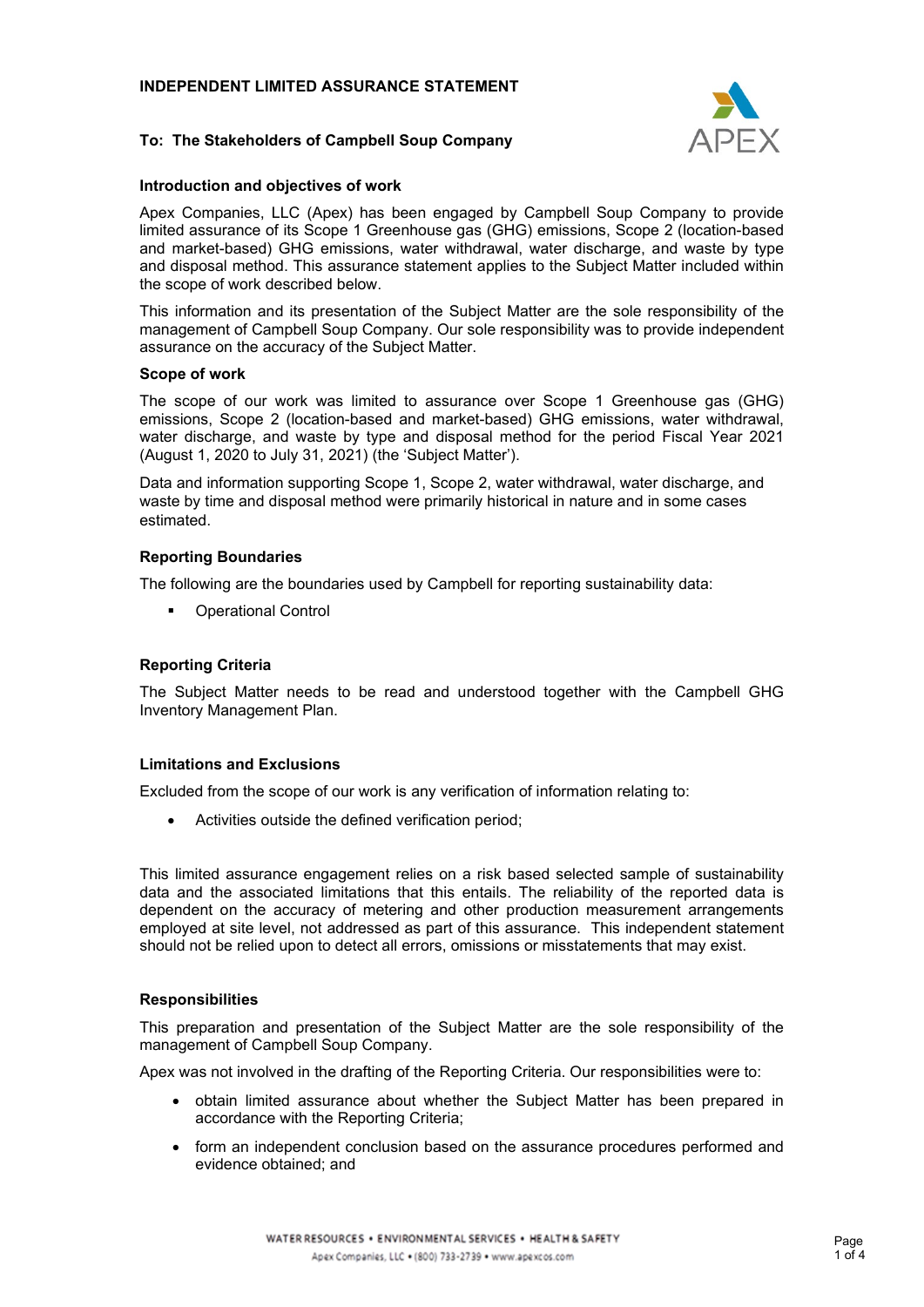• report our conclusions to the Directors of Campbell Soup Company.

## **Assessment Standards**

• We performed our work in accordance with Apex's standard procedures and guidelines for external Assurance of Sustainability Reports and International Standard on Assurance Engagements (ISAE) 3000 Revised, Assurance Engagements Other than Audits or Reviews of Historical Financial Information (effective for assurance reports dated on or after Dec. 15, 2015), issued by the International Auditing and Assurance Standards Board. A materiality threshold of ±5 percent was set for the assurance process. The GHG emissions were verified in accordance with ISO 14064-3 Second edition 2019-04 Greenhouse gases- Part 3: Specification with guidance for the verification and validation of greenhouse gas statements.

### **Summary of Work Performed**

As part of our independent assurance, our work included:

- 1. Assessing the appropriateness of the Reporting Criteria for the Subject Matter;
- 2. Conducting interviews with relevant personnel of Campbell Soup Company;
- 3. Reviewing the data collection and consolidation processes used to compile Subject Matter, including assessing assumptions made, and the data scope and reporting boundaries;
- 4. Reviewing documentary evidence provided by Campbell Soup Company;
- 5. Agreeing a selection of the Subject Matter to the corresponding source documentation; and
- 6. Reviewing Campbell Soup Company systems for quantitative data aggregation and analysis.

# **Conclusion**

On the basis of our methodology and the activities described above:

- Nothing has come to our attention to indicate that the Subject Matter is not fairly stated in all material respects; and
- It is our opinion that Campbell Soup Company has established appropriate systems for the collection, aggregation and analysis of quantitative data.

A summary of the data within the scope of assurance for Fiscal Year 2021 is attached.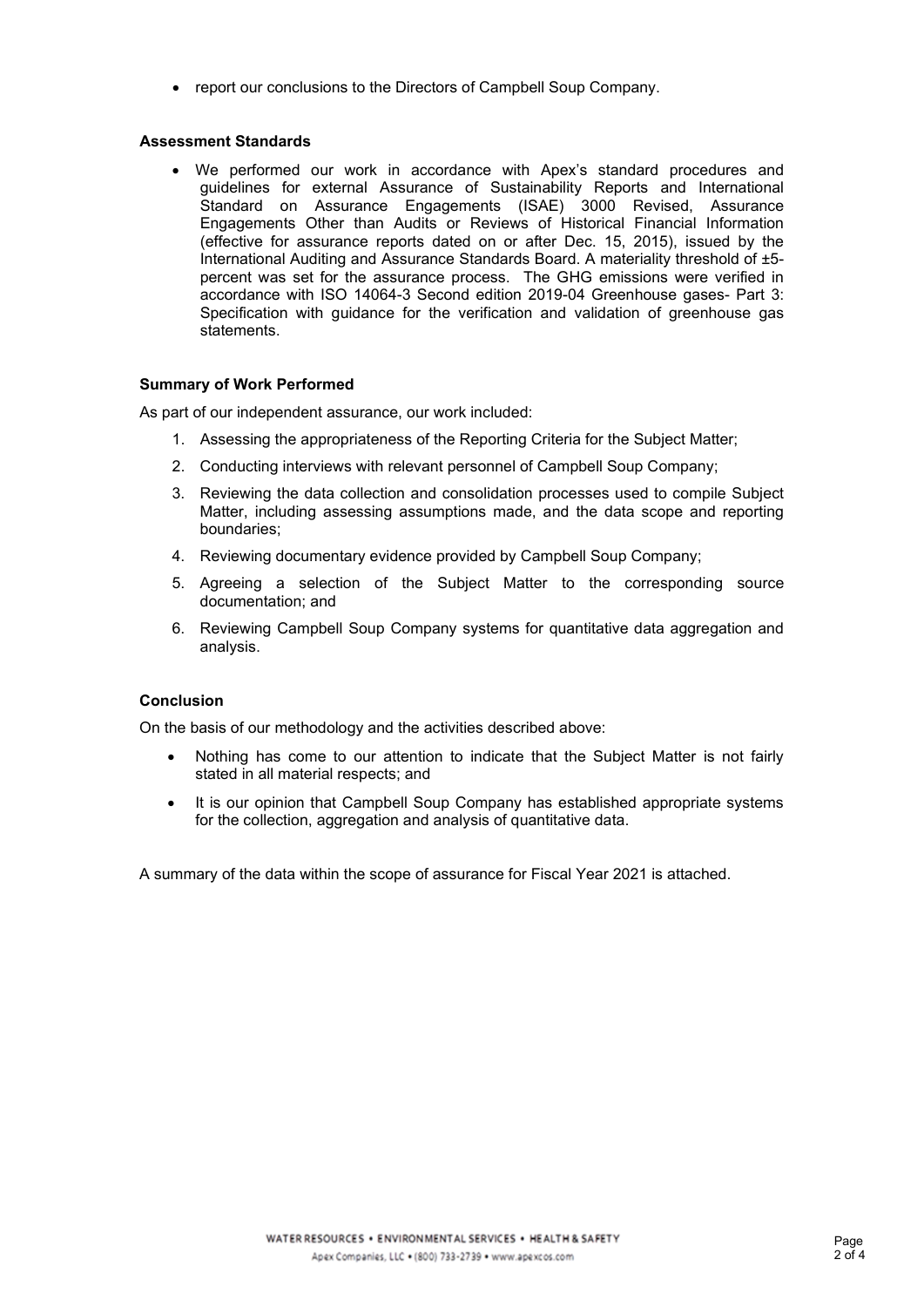#### **Statement of Independence, Integrity and Competence**

Apex is an independent professional services company that specializes in Health, Safety, Social and Environmental management services including assurance with over 30 years history in providing these services.

Apex has implemented a Code of Ethics across the business to maintain high ethical standards among staff in their day-to-day business activities.

No member of the assurance team has a business relationship with Campbell Soup Company, its Directors or Managers beyond that required of this assignment. We have conducted this verification independently, and there has been no conflict of interest.

The assurance team has extensive experience in conducting assurance over environmental, social, ethical and health and safety information, systems and processes, and has over 20 years combined experience in this field and an excellent understanding of Apex's standard methodology for the verification of greenhouse gas emissions data.

Call fruto

Project Manager **Project Manager** Program Manager Apex Companies, LLC Apex Companies, LLC Lakewood, Colorado Lakewood, Colorado

January 21, 2022

Cody Lorentson, Lead Verifier The Museum Cody Lorentson, Lead Verifier The Museum John Rohde, Technical Reviewer